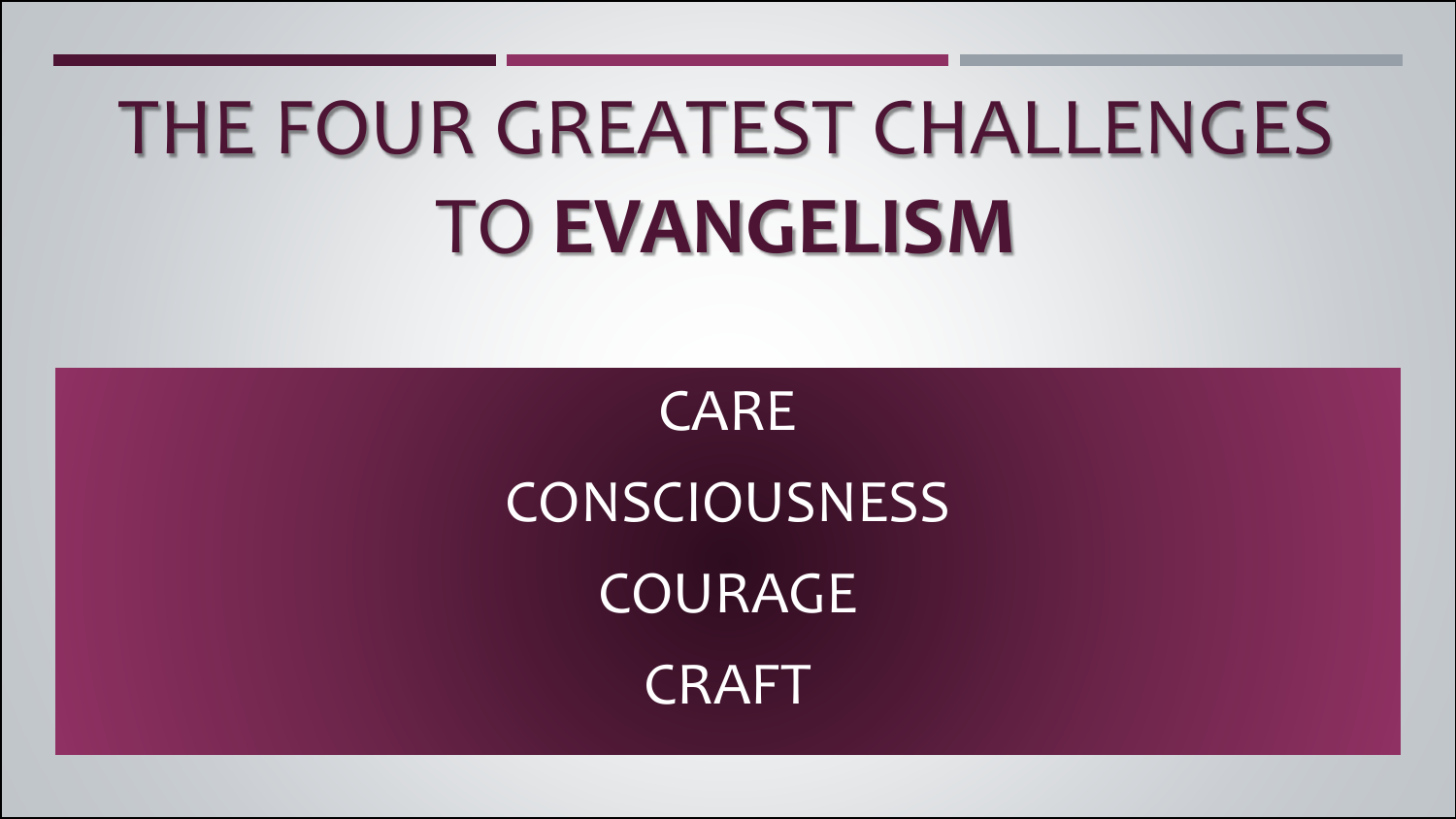# $\dot{\checkmark}$  =

## CARE

- A disciple of Jesus follows his actions and heart of compassion for all sinners – Mk. 6:34; Lk. 19:9-10; 9:54-56; Jn. 3:17
- Honesty with ourselves will cause us to admit we are failing in this area.
	- We often get so busy with what we are doing that we fail to **care** enough to get involved in what God is doing– Jn. 3:16
	- We develop greater **care** by realizing God's mercy, love, and grace toward us Rm. 12:1; Titus 3:3-7; 1 Jn. 4:19
	- We must choose to **think** more intensely about God's love and mercy in our lives and **thank** him and **engage** our hearts to hear and consider God's word.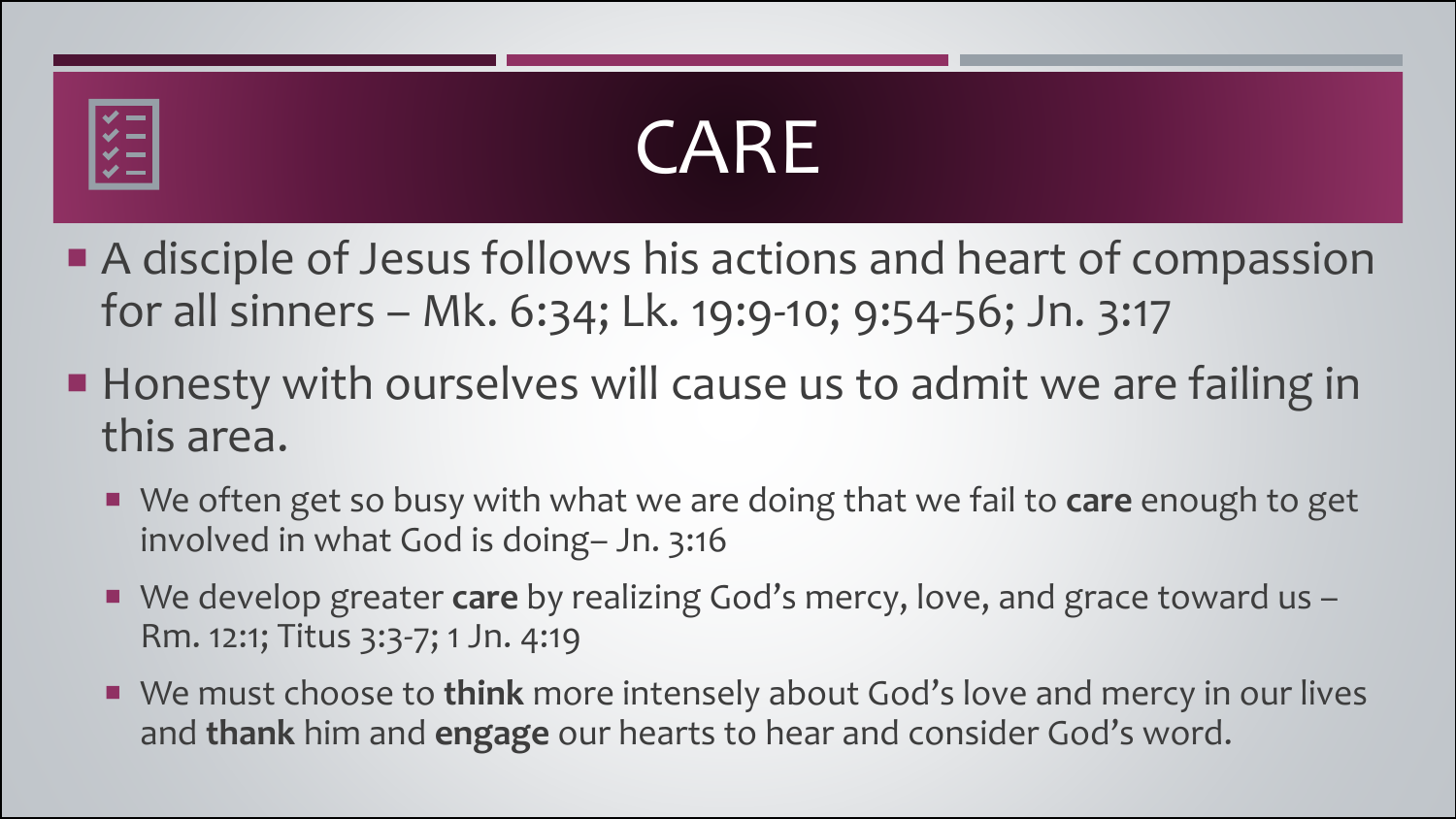

## **CONSCIOUSNESS**

- Jesus taught and trained his disciples to be **conscious** of opportunities—but they had to **care** – Mt. 10:37; Acts 18:10
- How do we heighten our consciousness?
	- We must appreciate our role as **ambassadors for Christ** Col. 4:5-6
	- We must be **devoted to prayer** with **thanksgiving** concerning our role as ambassadors – Col. 1:2-4
	- We must **recognize** that **every heart is soil** in which the gospel must be planted (parable of the soils) – Matt. 13; Lk. 8
	- We must **recognize** that every aspect of the fruit of the Spirit in our lives contains seeds of truth to be planted in the lives of those around us – Gal. 5:22-23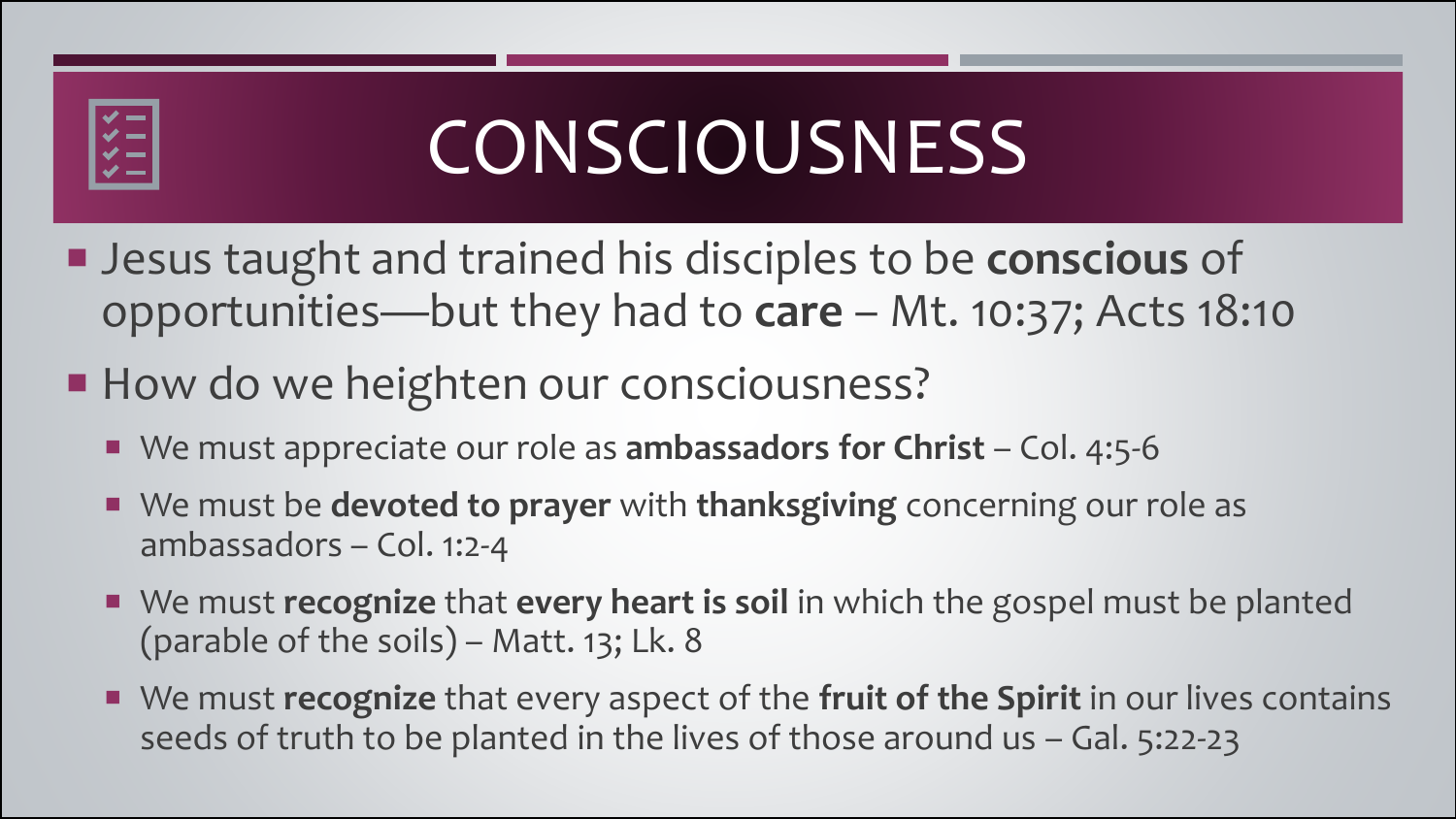# **VE**

## COURAGE

- Most of the things I/we are afraid of are selfish and even embarrassing when examined.
	- **F** Fearing that others won't like me, or will exclude me, or that I will embarrass myself, or put my foot in my mouth are all about **me** and **my comfort**.
	- We may have legitimate concerns for the other person. But if we speak the truth in love, that is what God requires! – Eph. 4:15
- How do we obtain courage?
	- We must accept God's word and its encouragement... like Eph. 4:15!
	- God doesn't expect or need us to speak things we do not know Mk. 5:19
	- We are to speak what we have seen and heard Acts 4:20